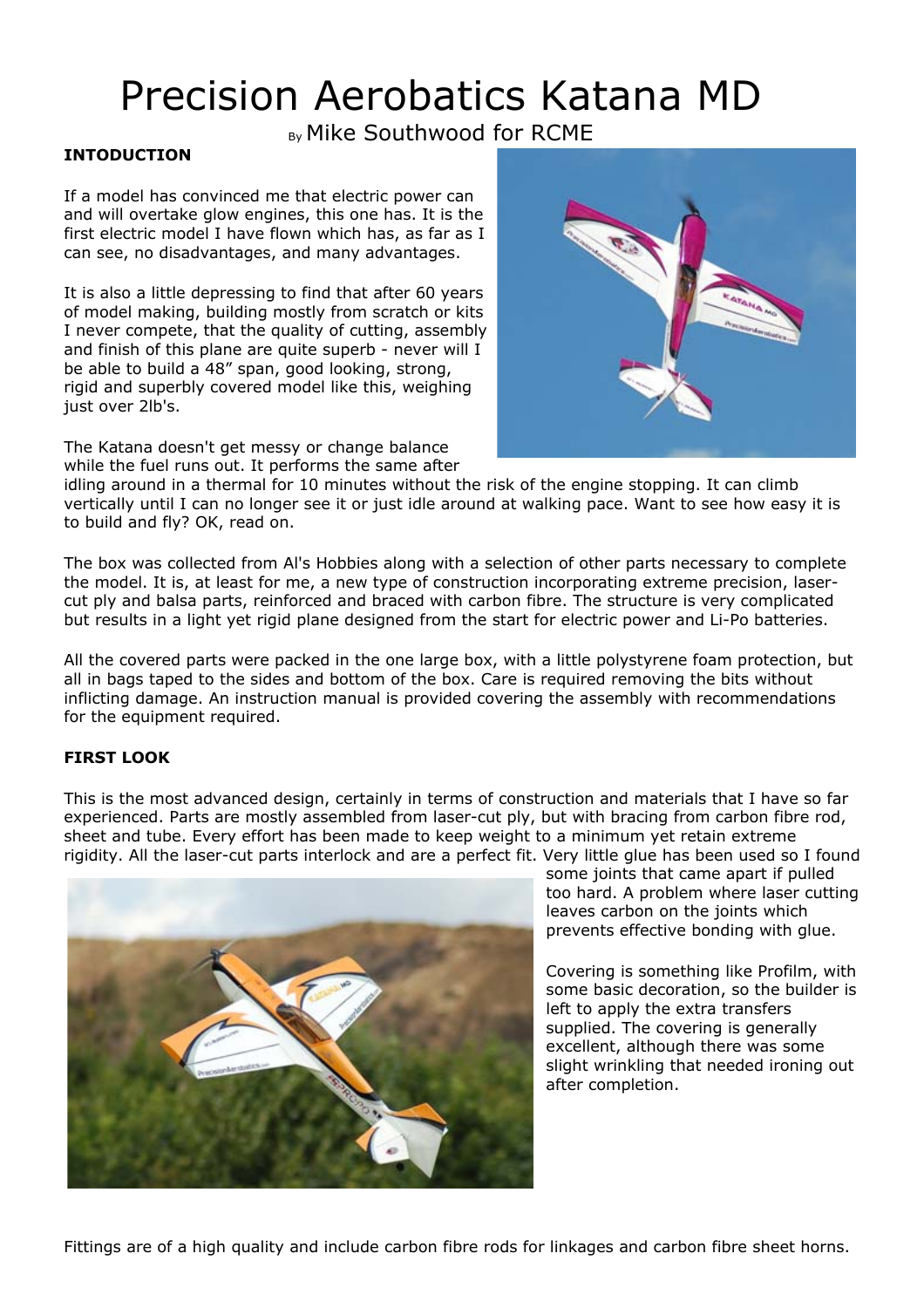A closed loop is used for the rudder. The undercarriage comprises two moulded legs, again of carbon fibre; they're light but strong. I was pleased to see that the whole undercarriage area was strongly braced back to several bulkheads with carbon fibre tubes.

The motor mount is a pre-built from a laser-cut ply tower structure. It is intended for the motor to be mounted inside, bolted to the front bulkhead with the shaft poking through. Down and side-thrust are built in. I chose to use a Dualski Outrunner that has a very nice prop driver and mounting crossplate. This could not be fitted inside the ply structure and a new bulkhead had to be made from birch ply and jointed to the original mount after cutting back by the length of the Dualski. In my case the motor now bolts back to the shortened mount and hangs free in front.

The wings are separate panels and are fitted to the fuselage with a carbon fibre spar tube secured with bolts through the side. The ailerons are beautifully hinged and have a very free and smooth action. The wheels are very light and thin although they look fine once covered by the GRP spats.

### **EQUIPMENT USED**

 Motor - Dualsky XM3636CA Propeller - APC 12 X 5 ESC - Dualsky XC4018BA - 40 amp. Battery - Kong Power 3s 2200mAh / 25C Servo's - PICO / NARO + FHP/BB/F Radio - Spectrum DX7. 2.4GHz with AR 7000 receiver.

The aileron servos are housed in the wing so extension leads are required unless the exiting leads are lengthed, I extended the leads. A Y-lead is also required unless you use a 6-channel receiver and a computer programme for mixing. Connectors must be purchased and soldered on to the ESC and Li-Po battery. I used 3.5mm gold tubular types.

#### **ASSEMBLY**

I removed the fuselage from its clear plastic bag, it was examined and checked for damage, all was well. The canopy is a perfect fit and is held down by four magnets and two pegs. Some covering film should be cut out here and there as described in the instructions using, in my case, a small soldering iron, which not only cuts through but also melts the edges and seals them to the wood.

Fitting the stabiliser and elevator was easy, they both lined up very well with the wing. Just remember that the elevator has to go in first, if you forget, it will be impossible to fit without cutting a slot in the tail post. Hinges on the tail feathers are of the cyano' type.

No problems were found fitting the chosen GWS Naro Servo's. The one for the rudder had to have a (supplied) carbon fibre arm extender screwed to the top of the standard arm. A longer screw from my scrap box held the assembly on to its splines.

The tail feather hinge gaps have to be sealed with an iron-on clear tape, whilst, of course being careful to allow full movement of the surfaces. This procedure is claimed to obviate flutter - a decided risk given that very large control surfaces are being powered by micro servos. I used cellotape for this job, because if there had been enough tape supplied as iron on film, then all I could think was that I must have lost it!

The Wings required no work other than fitting the servos. I elected to paint the servo recesses, just to look better after the servos were fitted. I used a Y-lead and decided to leave servo installation until after the wings were bolted on. It proved easy to hook the servo leads and pull them through using a bit of bent wire.

With everything assembled the servos were centered using a standard receiver and battery. Operating rods were then made up from the supplied carbon fibre rods that were pre-fitted with a Zbend. The second Z-bend had to be bound and glued to the rod at the correct length to centre the surfaces. No adjustment is possible once made up.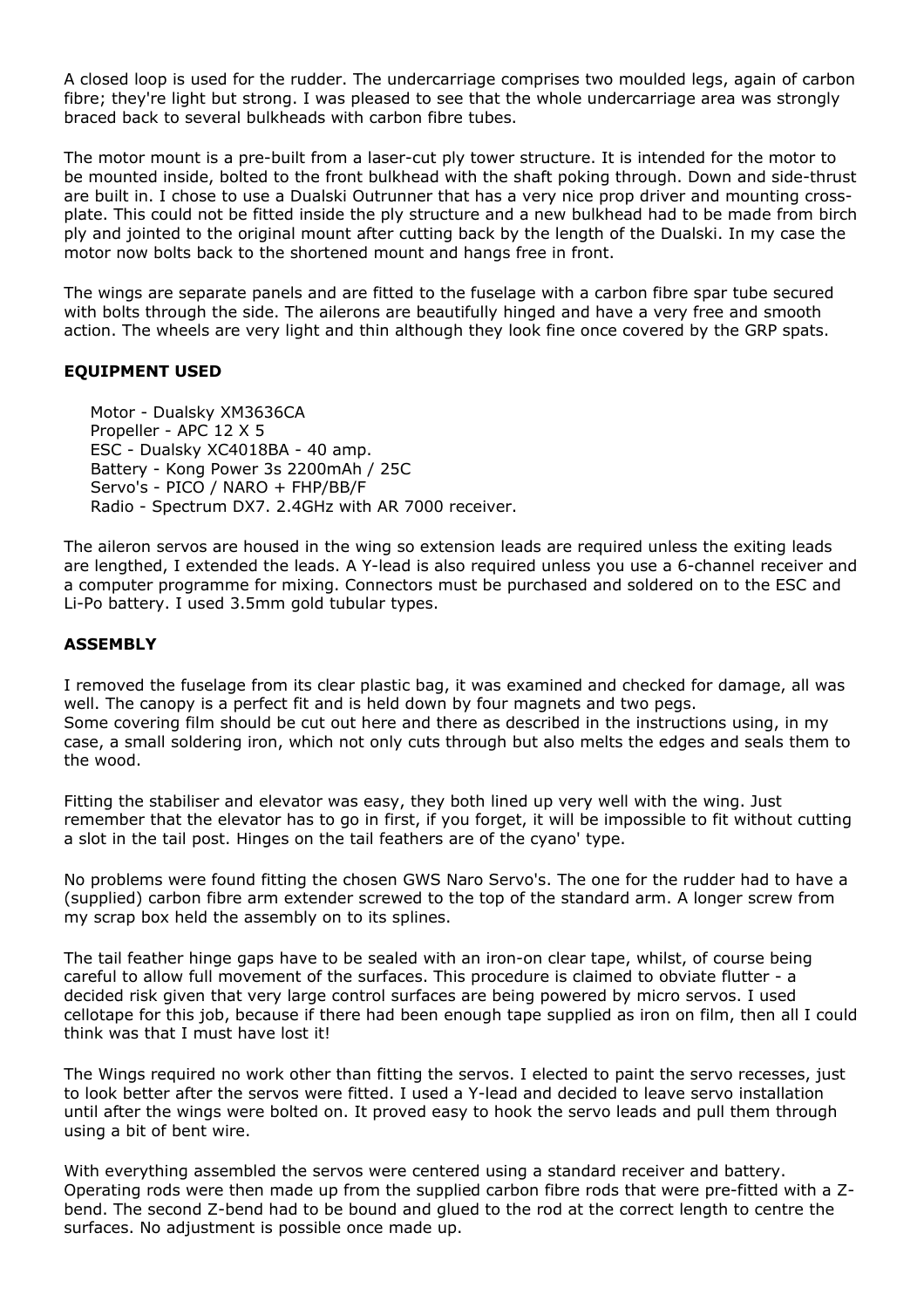The rudder is operated by a Kevlar thread closed loop system. It's a bit of a fiddle getting the strings through and setting up the tension. For some reason the adjusting screws have to be underneath where one can't get at them without removing the servo arm. The big rudder appears to be quite floppy, but it has worked well for me. Later I plan to use a larger rudder horn as the geometry results in too much movement and too much flexibility. Cutting down the movement by using the transmitter means a loss of some precision.

The motor mount had been previously modified to accept the large outrunner motor. This assembly was glued into place, and was a perfect fit. I used white PVA for this and added a couple of triangular reinforcements. The cowl fitted perfectly, using the method in the instructions to mark fixing holes over the carbon fibre reinforced tabs. I used my own 1½" spinner to finish off the front. My chosen propeller was a 12 x 5 APC for test flying at least.

The Li-Po battery proved to be slightly too big to pass forward through the opening over the internal tray, but a little work with a Dremmel type drill



and a sanding drum soon achieved a perfect fit.

I glued a piece of Velcro around the battery tray, to secure the battery for flying. Access to the connection is superb, the whole canopy and top deck come away forward to the cowl. The ESC was tie wrapped to the engine mount, inside the cowl.

## **RADIO**

The main reason for buying this kit, was the attraction of using the new technology whilst mixing carbon fibre and ply / balsa in a model. The result was looking so good, I decided to purchase a new radio set! I chose the Spektrum DX7 2.4GHz. Being a gadget lover and having experienced a few shoot down's in the past, well I couldn't resist!

The Spektrum clearly uses a JR case and even has the reversed charger connection. No charger is supplied so one has to be careful not to use an existing Futaba charger without changing polarity of course. The supplied digital servo's, are excellent, but too large for this plane but GWS NARO's fitted without a problem. I did use the rubber grommets, but am of the opinion that for an electric model, it is probably better to mount them hard in the bearers, best to use a washer and a touch of silicon glue.

The two linked Spektrum receivers were fitted using back-to-back foam pads, there's plenty of room. The aerials were set at right angles to give maximum coverage from all angles. The DX7 wasn't easy to programme, at least not for me. I took a long time with the instruction book before I had allocated dual rate switches and set up the rates and exponential as suggested in the Katana instructions.

#### **TO THE FIELD**

Just a day after starting assembly, we were ready to fly except for setting up the transmitter. Unfortunately, the wind